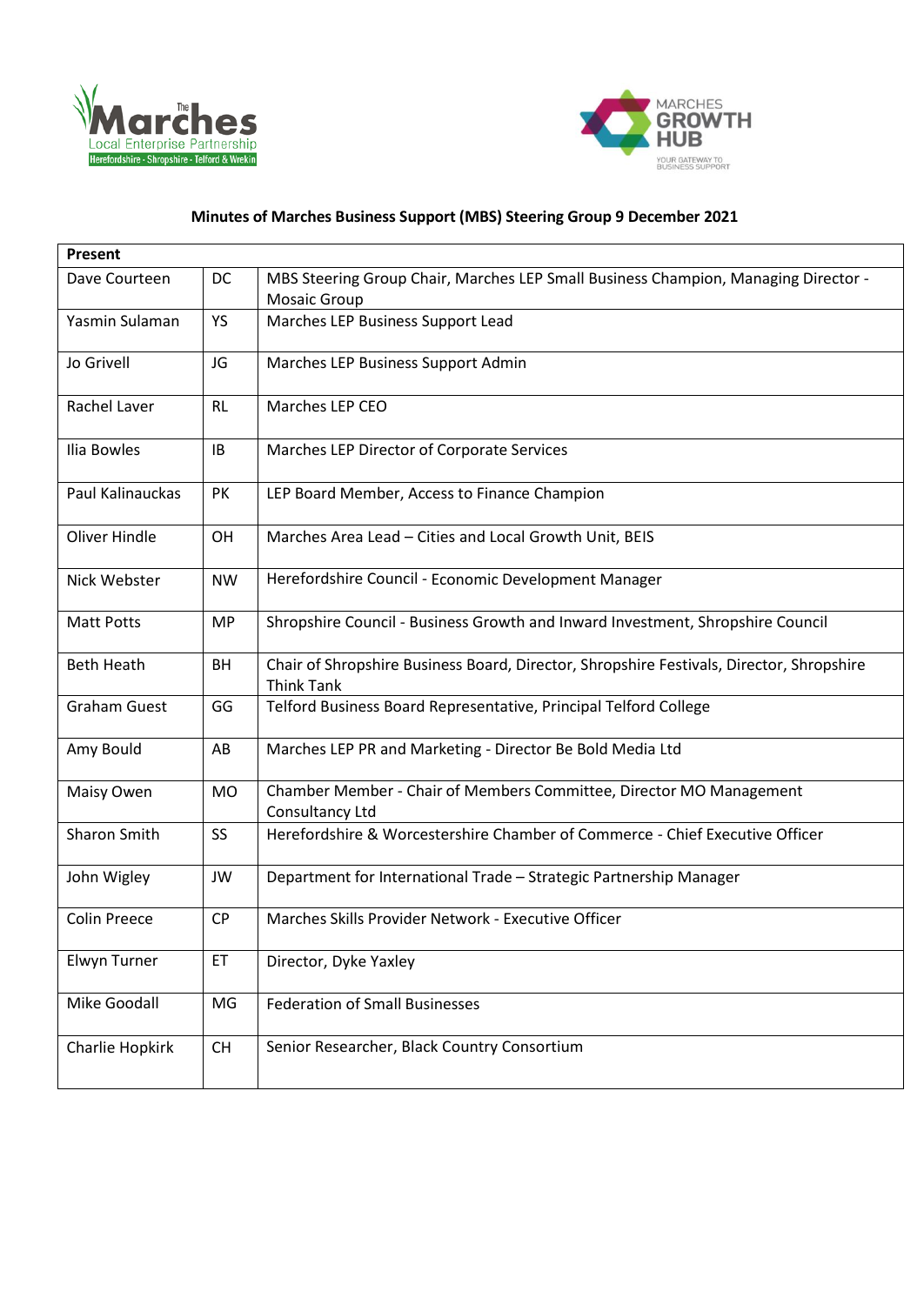## **Apologies:**

- Hollie Whittles Federation of Small Businesses West Midlands Regional Chair, Director Purple Frog Systems Ltd, Director FraggleWorks with Mike Goodall, Federation of Small Businesses in attendance.
- Kathryn Jones Marches LEP Partnership Manager
- Kathy Mulholland Telford and Wrekin Council Inward Investment and Business Support Service Delivery Manager
- Richard Nicklin University of Wolverhampton Business Engagement Deputy Director
- Frank Myers MBE LEP Board Member, Chair of Herefordshire Business Board Director MCP Systems Consultants Ltd

## **Not Present:**

| <b>ITEM</b> |                                                                                                                                                                                                                                                                                                                                                                                                                                                                                                                                                                                                                                                                                                                                                                                                                                                                                                                                                                                                                                                                                                                                                                                                                                                                                                                                                                                                                                                                                                                                                                                                                                         | <b>ACTION</b> |
|-------------|-----------------------------------------------------------------------------------------------------------------------------------------------------------------------------------------------------------------------------------------------------------------------------------------------------------------------------------------------------------------------------------------------------------------------------------------------------------------------------------------------------------------------------------------------------------------------------------------------------------------------------------------------------------------------------------------------------------------------------------------------------------------------------------------------------------------------------------------------------------------------------------------------------------------------------------------------------------------------------------------------------------------------------------------------------------------------------------------------------------------------------------------------------------------------------------------------------------------------------------------------------------------------------------------------------------------------------------------------------------------------------------------------------------------------------------------------------------------------------------------------------------------------------------------------------------------------------------------------------------------------------------------|---------------|
| 1.          | <b>Welcome and Introductions</b><br>DC welcomed everyone to the meeting and confirmed apologies received. DC confirmed a<br>$\overline{\phantom{a}}$<br>change had been made to the issued agenda to accommodate a DIT update and discussion<br>under Item 8.<br>Members agreed for the meeting to be recorded to support action orientated minutes<br>$\overline{\phantom{a}}$                                                                                                                                                                                                                                                                                                                                                                                                                                                                                                                                                                                                                                                                                                                                                                                                                                                                                                                                                                                                                                                                                                                                                                                                                                                         |               |
| 2.          | <b>Declarations of Member Interest</b><br>No conflicts were declared before the meeting. DC asked for hands to be raised if any<br>conflicts should arise during the meeting.                                                                                                                                                                                                                                                                                                                                                                                                                                                                                                                                                                                                                                                                                                                                                                                                                                                                                                                                                                                                                                                                                                                                                                                                                                                                                                                                                                                                                                                           |               |
| 3.          | Minutes of the last meeting and actions 2/9/2021<br>Members approved the draft minutes. Actions were reported as being complete with some<br>being covered during the meeting.<br>DC confirmed that no further action is required on the second action under Item 5. The LEP<br>$\overline{\phantom{a}}$<br>PR/Marketing strategy will help inform Business Support PR/Marketing priorities.                                                                                                                                                                                                                                                                                                                                                                                                                                                                                                                                                                                                                                                                                                                                                                                                                                                                                                                                                                                                                                                                                                                                                                                                                                            |               |
| 4.          | <b>LEP Update</b><br>RL provided the following LEP update: -<br>Levelling Up White paper has been further delayed until the New Year.<br>LEP Network is using the opportunity to better position itself in terms of all the good things<br>$\overline{\phantom{a}}$<br>LEPs do.<br>Details of LEP review will come out of the Levelling Up White Paper.<br>$\overline{\phantom{a}}$<br>Still do not know if the LEP will receive any core funding next fiscal year.<br>$\overline{\phantom{a}}$<br>LEP have started planning activity irrespective and will continue to deliver to contractual<br>obligations.<br>Lobbying local MPs, so they can speak with Michael Gove and Kwasi Kwarteng.<br>$\overline{\phantom{a}}$<br>Asked that members continue to promote the LEP.<br>$\overline{\phantom{a}}$<br>IB provided the following update on the Marches COP26 event road show: -<br>The LEP received £15,000 from BEIS which was distributed equally across the three local<br>authorities to help support their COP26 events. All events have been extremely successful.<br>Shropshire Council hosted an electric vehicle exhibition with 1500 people in<br>attendance.<br>Herefordshire Council gave people the opportunity to have a free ride on the Beryl<br>$\circ$<br>bikes.<br>Telford and Wrekin Council held an event in collaboration with the British Ironworks<br>$\circ$<br>Centre and created an ocean trail, to highlight the impact of single use plastic to<br>marine life.<br>IB requested for members to share any details of barriers for companies trying to achieve<br>$\overline{\phantom{a}}$<br>Net Zero. | All<br>All    |
|             | SS advised the Chambers would be keen to work with any partners on Net Zero and would<br>$\overline{\phantom{a}}$<br>share the latest Quarterly Economic survey which included details of barriers to<br>sustainability.                                                                                                                                                                                                                                                                                                                                                                                                                                                                                                                                                                                                                                                                                                                                                                                                                                                                                                                                                                                                                                                                                                                                                                                                                                                                                                                                                                                                                | <b>SS</b>     |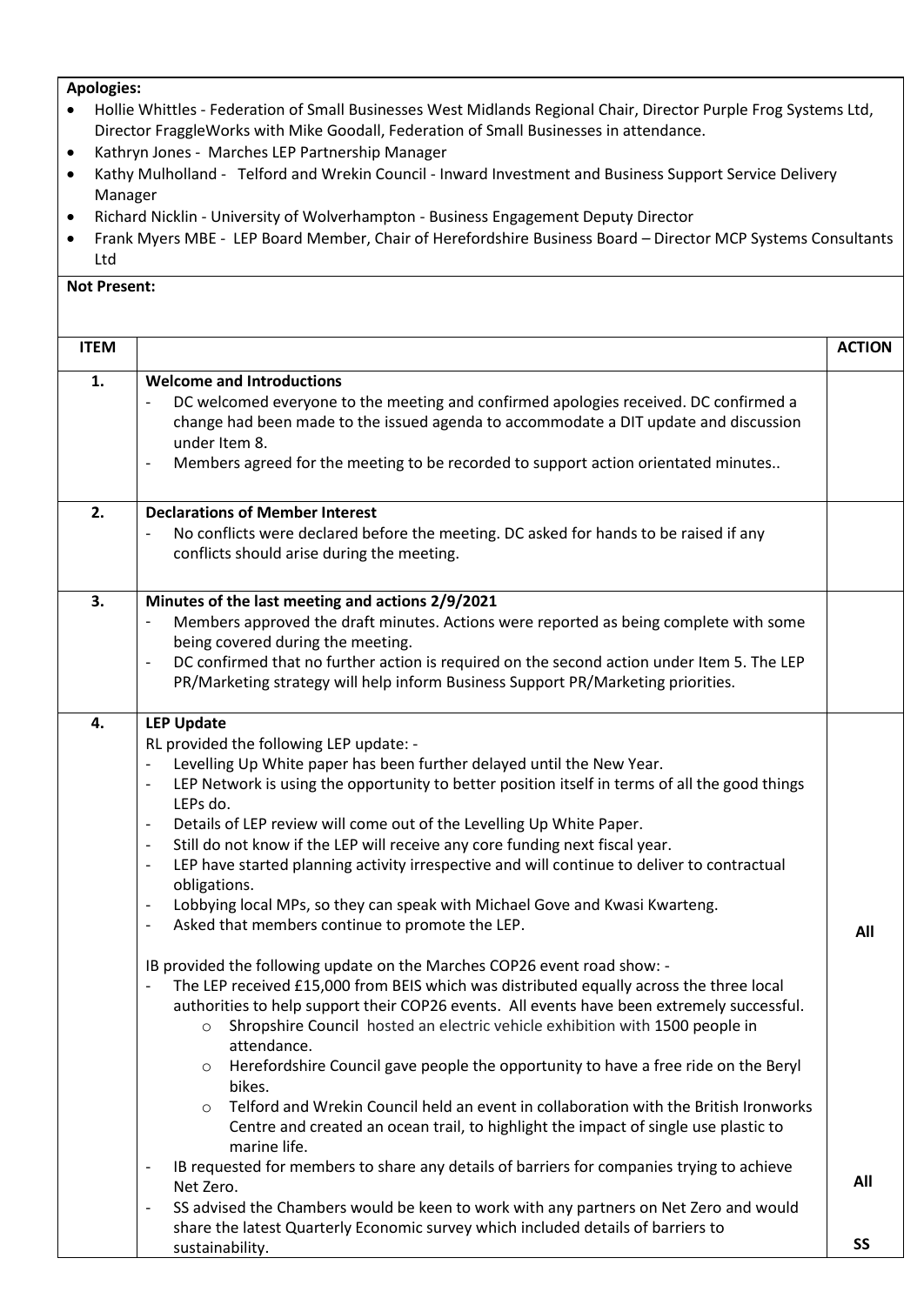| 5. | <b>Cities and Local Growth Unit Update</b><br>OH provided the following update: -<br>A brief overview of his role.<br>$\blacksquare$<br>Acknowledged it is a difficult time for the LEP due to the delay in the Levelling Up White<br>paper.<br>Thanked the LEP and growth hubs for the weekly intelligence reports which have been<br>$\qquad \qquad -$<br>crucial for government in getting real time economic intelligence.<br>Praised the Growth Hub for the approval of the 2020/21 annual report.<br>$\overline{\phantom{a}}$<br>DC thanked OH for his update and asked OH to attend the next meeting to share the<br>$\qquad \qquad -$<br>outcome of the White paper and what this means for the LEP/Growth HUB/Business Support<br>landscape.                                                                                                                                                                                                                                                                                                                                                                                                                                                                                                      | <b>OH</b>             |
|----|------------------------------------------------------------------------------------------------------------------------------------------------------------------------------------------------------------------------------------------------------------------------------------------------------------------------------------------------------------------------------------------------------------------------------------------------------------------------------------------------------------------------------------------------------------------------------------------------------------------------------------------------------------------------------------------------------------------------------------------------------------------------------------------------------------------------------------------------------------------------------------------------------------------------------------------------------------------------------------------------------------------------------------------------------------------------------------------------------------------------------------------------------------------------------------------------------------------------------------------------------------|-----------------------|
| 6. | PR/Marketing Update - April to July 2021 Update and new report template<br>AB provided the following update: -<br>Update on current and future PR activities, with the priority being to get businesses through<br>the front door of the Growth Hub - aligned to the 'Here to Help' comms objective.<br>AB talked through the new draft PR/Marketing report for Q2. The group agreed that the new<br>$\qquad \qquad \blacksquare$<br>report template is a significant improvement, more visual, informative and better<br>demonstrates the impact of PR/Marketing. DC shared feedback received before the meeting<br>from FM and HW. The group shared their feedback and observations via chat to help finalise<br>the report.<br>A request from AB for the LEP to consider sponsored social media if the budget allowed.<br>Organisational Impact - YS to provide AB with Manufacturing Growth Programme data to<br>$\qquad \qquad -$<br>support/add some context around the impact statement.<br>IB thanked AB for the hard work and effort that has gone into the new report template.<br>$\overline{\phantom{a}}$<br>DC thanked AB and members for their observations and feedback which will help finalise the<br>$\overline{\phantom{a}}$<br>report. | AB<br>YS<br><b>YS</b> |
| 7. | <b>MGH Update</b><br>YS provided the following update: -<br>2020/21 Contract Feedback - The Growth Hub 2020/21 year-end report was formally<br>approved at the meeting with BEIS on 26th October. The following feedback was shared<br>by BEIS:-<br>Despite being one of the lowest funded growth hubs, MGH continues to deliver high<br>$\circ$<br>end performance demonstrating continuous improvements.<br>Customer satisfaction remains high in line with BEIS' requirements.<br>$\circ$<br>Support for scale-ups was noted to be significant compared to other growth hubs;<br>$\circ$<br>and<br>Positive feedback was received following a secret shopper review of our re-designed<br>$\circ$<br>MGH website. The review related to design and accessibility rather than content.<br>2021/22 Contract Update - Draft Bi-Annual report was submitted to BEIS in October. The                                                                                                                                                                                                                                                                                                                                                                         | <b>YS</b>             |
|    | report will be shared once feedback has been received from BEIS.<br>Spend position as of 31st October 2021 is £116,116.52.<br>JG provided a quick update on the MGH Website Google Analytics report as the agenda change<br>did not allow sufficient time to review the paper in detail. JG asked for any questions/feedback to<br>be sent to her direct. The report will be covered in more detail at the next meeting.<br>CH talked the group through the new Power BI Growth Hub light touch data report and MGH<br>Enquiry and Interaction Analysis report findings. This was followed by a Q & A session with the<br>group.<br>The update covered the following: -<br>August - October 2021 light touch interaction data analysis.<br>Findings for the April - September 2021 MGH Enquiry and Interaction Analysis which                                                                                                                                                                                                                                                                                                                                                                                                                              | All                   |